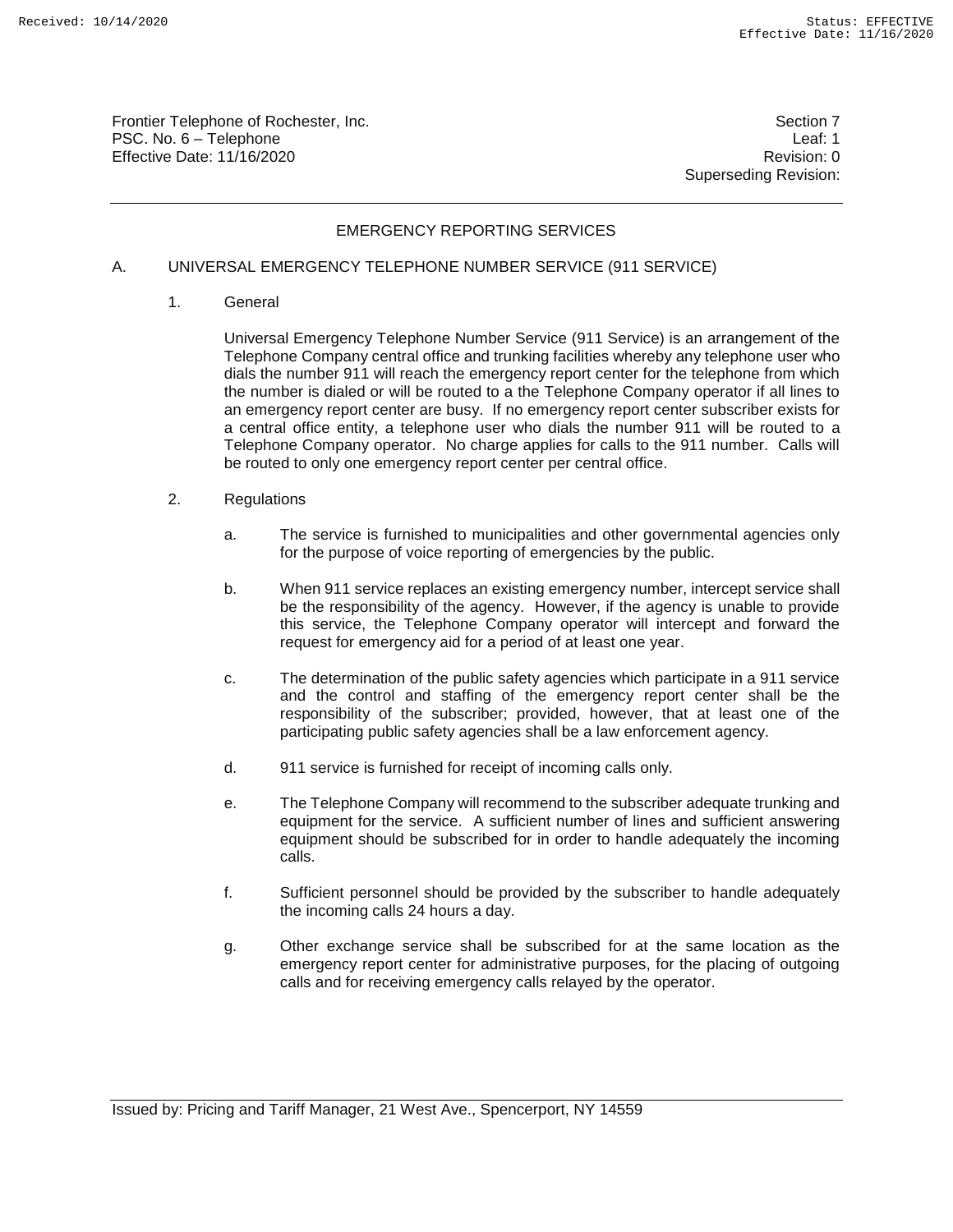Frontier Telephone of Rochester, Inc. Section 7 PSC. No. 6 – Telephone Leaf: 2 Effective Date: 11/16/2020 **Review Account 2018** Revision: 0

Superseding Revision:

## EMERGENCY REPORTING SERVICES

### A. UNIVERSAL EMERGENCY TELEPHONE NUMBER SERVICE (911 SERVICE) (Cont'd)

- 2. Regulations (Cont'd)
	- h. The service is furnished with the understanding that the subscriber shall provide assistance on all emergency calls from the public, or secure or attempt to secure the assistance of the appropriate serving agency.
	- i. One monthly bill shall be rendered for the service to the subscriber. The bill will not be prorated among participating agencies.
- 3. Conditions of Furnishing Service

The furnishing of this service shall not create any liability, direct or indirect, to any person who dials the number 911, or for whose benefit the number 911 is dialed. The Telephone Company's liability in furnishing service is set forth in Section 2, subsection D., of the Retail Catalog.

- 4. Rates and Charges
	- a. Lines between emergency Tariff rates and charges for business<br>report center and service auxiliary lines or additional trunks. central office.

auxiliary lines or additional trunks.

b. Answering equipment at Tariff rates and charges for equipment emergency report center. The furnished.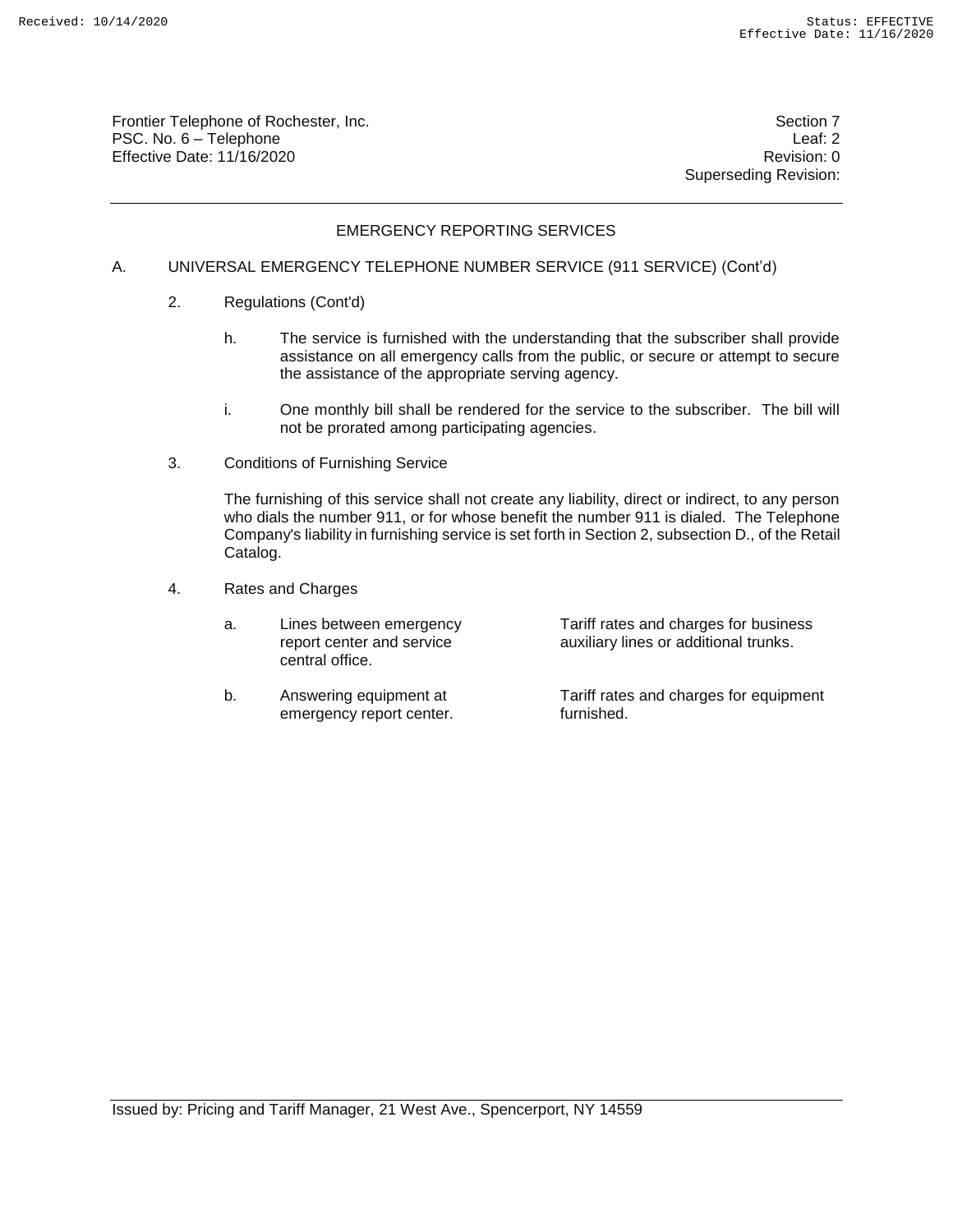Frontier Telephone of Rochester, Inc. Section 7 No. 3 and 7 No. 3 and 7 No. 3 and 7 No. 3 and 7 No. 3 and 7 No. 3 and 7 No. 3 and 7 No. 3 and 7 No. 3 and 7 No. 3 and 7 No. 3 and 7 No. 3 and 7 No. 3 and 7 No. 3 and 7 No. 3 PSC. No. 6 – Telephone Leaf: 3 Effective Date: 11/16/2020 **Review Accounts** Effective Date: 0

Superseding Revision:

# EMERGENCY REPORTING SERVICES

#### B. ENHANCED UNIVERSAL EMERGENCY TELEPHONE NUMBER SERVICE (E911 Service)

1. General

Enhanced Universal Emergency Telephone Number Service (E911 Service) is a Call Delivery Network whereby any telephone user who dials 911 will reach a designated Public Safety Answering Point (PSAP). E911 Service is offered in the Telephone Company's serving area within the County of Monroe and elsewhere in the serving area subject to the availability of stored program control central office facilities. No charge applies for calls to the 911 number.

2. Definitions

Automatic Location Identification (ALI): The name and address associated with the calling party's telephone number (identified by ANI as defined below) is forwarded to the PSAP for display. Additional telephones with the same number as the calling party's (secondary locations, off premises, etc.) will be identified with the address of the telephone number at the main location.

Automatic Number Identification (ANI): The calling party's ANI telephone number is forwarded to the E911 Control Office and to the PSAP's Display and Transfer Units.

Data Management System (DMS): A system of manual procedures and computer programs used to create, store and update the data required to provide the Selective Routing (SR) and Automatic Location Identification (ALI) features.

Emergency Service Number (ESN): A unique code, assigned by the Telephone Company, used to define specific combinations of police, fire and/or ambulance jurisdictions, or any other authorized agency, which combinations are designated by the customer.

End Office: The Central Office(s) in the E911 System from which E911 calls are originated.

Enhanced 911 (E911) Control Office: The office providing tandem switching capability for E911 calls. It controls switching of ANI information to the PSAP and also provides the Selective Routing (SR) feature, call transfer capability and certain maintenance functions for each PSAP.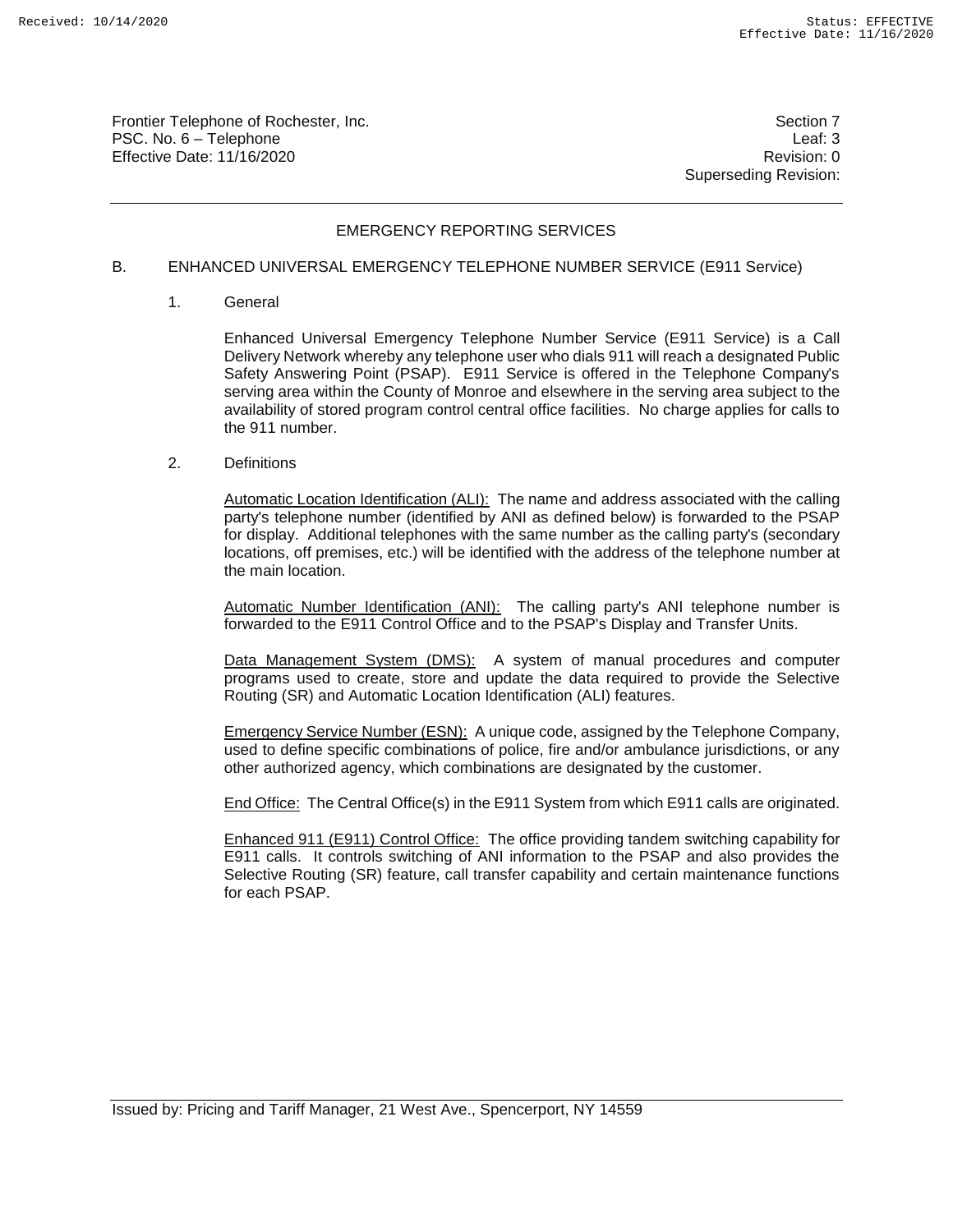Frontier Telephone of Rochester, Inc. Section 7 PSC. No. 6 – Telephone Leaf: 4 Effective Date: 11/16/2020 **Review Accounts** Effective Date: 0

Superseding Revision:

## EMERGENCY REPORTING SERVICES

#### B. ENHANCED UNIVERSAL EMERGENCY TELEPHONE NUMBER SERVICE (E911 Service) (Cont'd)

2. Definitions (Cont'd)

Enhanced 911 Service Area: The geographic area in which the government agency will respond to all E911 calls and dispatch appropriate emergency assistance.

E911 Customer: The term customer, when used with E911 Public Emergency Communications Service, denotes a governmental agency which is the customer of record and is responsible for all negotiations, operations and payment of bills in connection with the provision of this service by the Telephone Company.

Extraordinary Mileage: The difference, measured in airline miles, between a serving arrangement utilizing the nearest E911 Control Office and a serving arrangement which considers the central office serving the county seat as the theoretical E911 control office.

Master Street Address Guide (MSAG): A list of all street and address ranges in a specific geographic area (Subscribing Governmental Agency).

Public Safety Answering Point (PSAP): An answering location for E911 calls originating in a given area. PSAPs are staffed by employees of service agencies such as police, fire or emergency medical or by employees of a common bureau serving a group of such entities, and not be agents or employees of the Telephone Company.

Selective Routing (SR): A feature that routes an E911 call from a Central Office to the designated primary PSAP based upon the identified number of the calling party.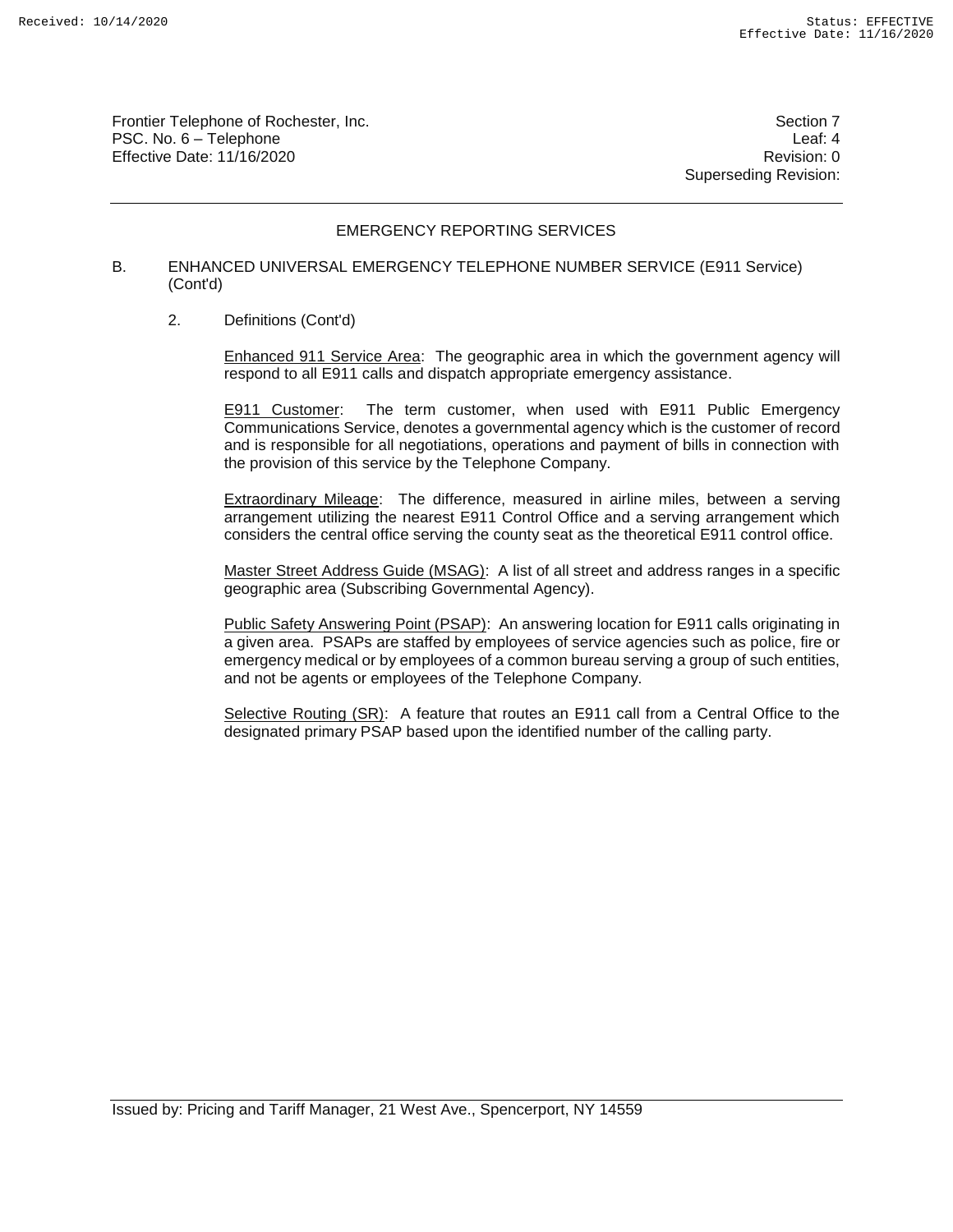Frontier Telephone of Rochester, Inc. Section 7 PSC. No. 6 – Telephone Leaf: 5 Effective Date: 11/16/2020 **Review Account 2018** Revision: 0

Superseding Revision:

# EMERGENCY REPORTING SERVICES

#### B. ENHANCED UNIVERSAL EMERGENCY TELEPHONE NUMBER SERVICE (Cont'd)

- 3. Regulations
	- a. The customer to E911 Service must be a government agency or an authorized agent of one or more government agencies to whom authority to operate an emergency telephone number system has been lawfully delegated. The customer must be legally authorized to subscribe to the service and have public safety responsibility by law to respond to telephone calls from the public for emergency police, fire, or other emergency services within the telephone central office areas arranged for 911 Calls.
	- b. In addition to the following, the customer is subject to regulations shown in A.2.a. through i., Universal Emergency Telephone Number Service of this Section.
	- c. All installations of E911 Service must serve the total number of main stations within the jurisdiction of the municipality which are within the serving area of the Telephone Company.
	- d. This tariff provides for the normal inspection and monitoring of facilities to discover errors, defects or malfunctions in the service. However, the customer shall make such operational tests as in the judgment of the customer are required to determine whether the system is functioning properly for its use. The customer shall promptly notify the Telephone Company in the event the system is not functioning properly. The Maintenance Charge will apply when a repair visit to the customer's premises determines that the trouble is a result of customer provided equipment as specified in the Retail Catalog, Section 9, subsection C.2.
	- e. E911 information consisting of the names, addresses and telephone numbers of telephone customers whose listings are not published in directories, or listed in Directory Assistance Offices, is confidential. Information will be provided on a call by call basis only for the purposes of responding to an emergency call in progress.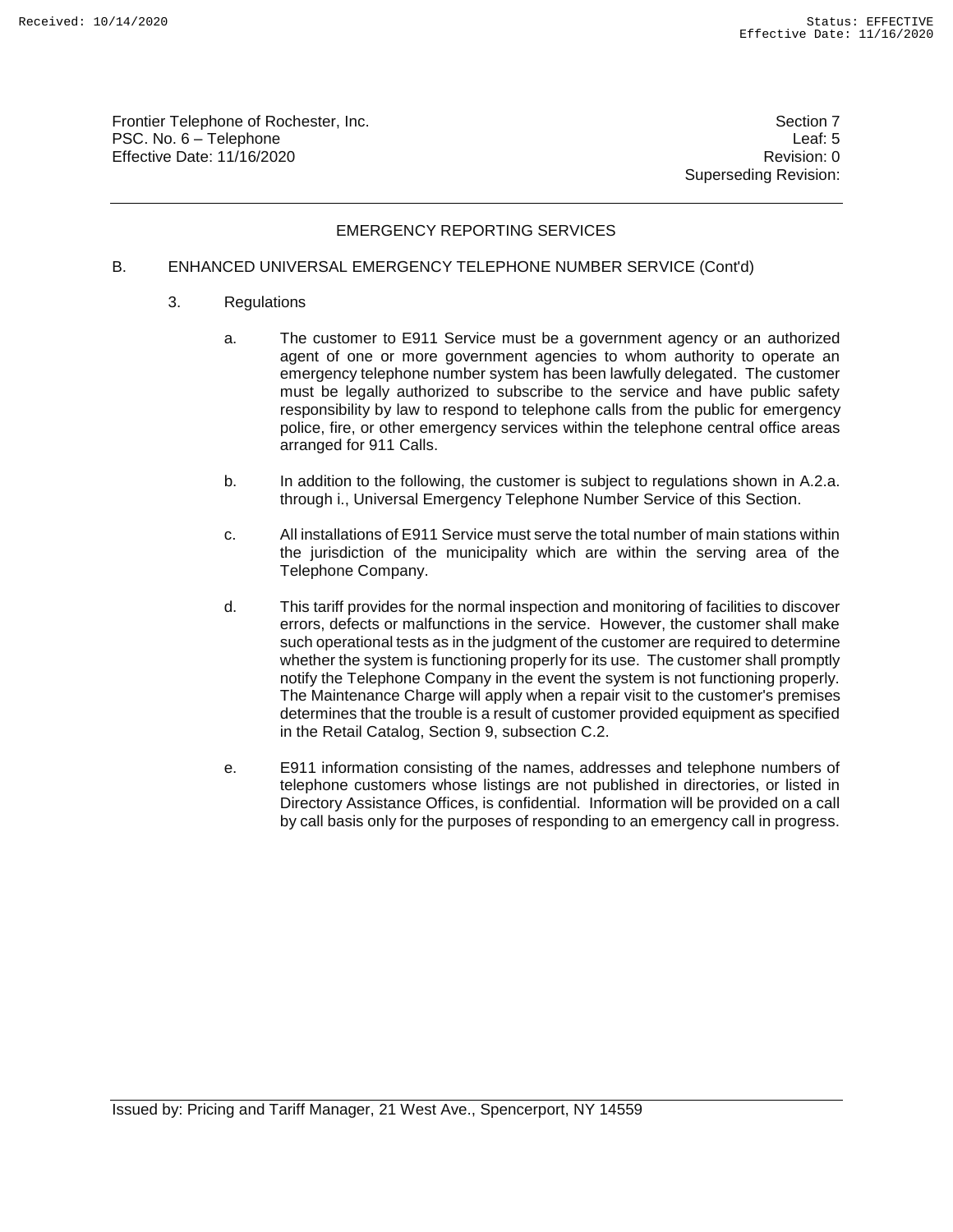Frontier Telephone of Rochester, Inc. Section 7 PSC. No. 6 – Telephone Leaf: 6 Effective Date: 11/16/2020 **Review Accounts** Effective Date: 0

Superseding Revision:

## EMERGENCY REPORTING SERVICES

### B. ENHANCED UNIVERSAL EMERGENCY TELEPHONE NUMBER SERVICE (Cont'd)

- 3. Regulations (Cont'd)
	- f. The E911 calling party, by dialing 911, waives the privacy afforded by non-listed and non-published service to the extent that the telephone number, and address associated with the originating station location are furnished to the PSAP.
	- g. This service is offered solely as an aid in handling assistance calls in connection with fire, police and other emergencies. The Telephone Company assumes no liability for any infringement, or invasion of any right of privacy of any person or persons caused, or claimed to be caused, directly or indirectly by the use of E911 Service. The customer agrees, except where the events, incidents, or eventualities set forth in this sentence are the result of the Telephone Company's gross negligence or willful misconduct, to release, indemnify, defend and hold harmless the Telephone Company from any and all loss or claims whatsoever, whether suffered, made, instituted, or asserted by the customer or by any other party or person, for any personal injury to or death of any person or persons, or for any loss, damage, or destruction of any property, whether owned by the customer or others. The customer also agrees to release, indemnify, defend and hold harmless the Telephone Company for any infringement or invasion of the right of privacy of any person or persons, caused or claimed to have been caused, directly or indirectly, by the installation, operation, failure to operate, maintenance, removal, presence, condition, occasion, or use of E911 Service features and the equipment associated therewith, or by any services furnished by the Telephone Company in connection therewith, including, but not limited to, the identification of the telephone number, address, or name associated with the telephone used by the party or parties accessing E911 Service hereunder, and which arise out of the negligence or other wrongful act of the customer, its user, agencies or municipalities, or the employees or agents of any one of them, or which arise out of the negligence, other than gross negligence or willful misconduct, of the Telephone Company, its employees or agents.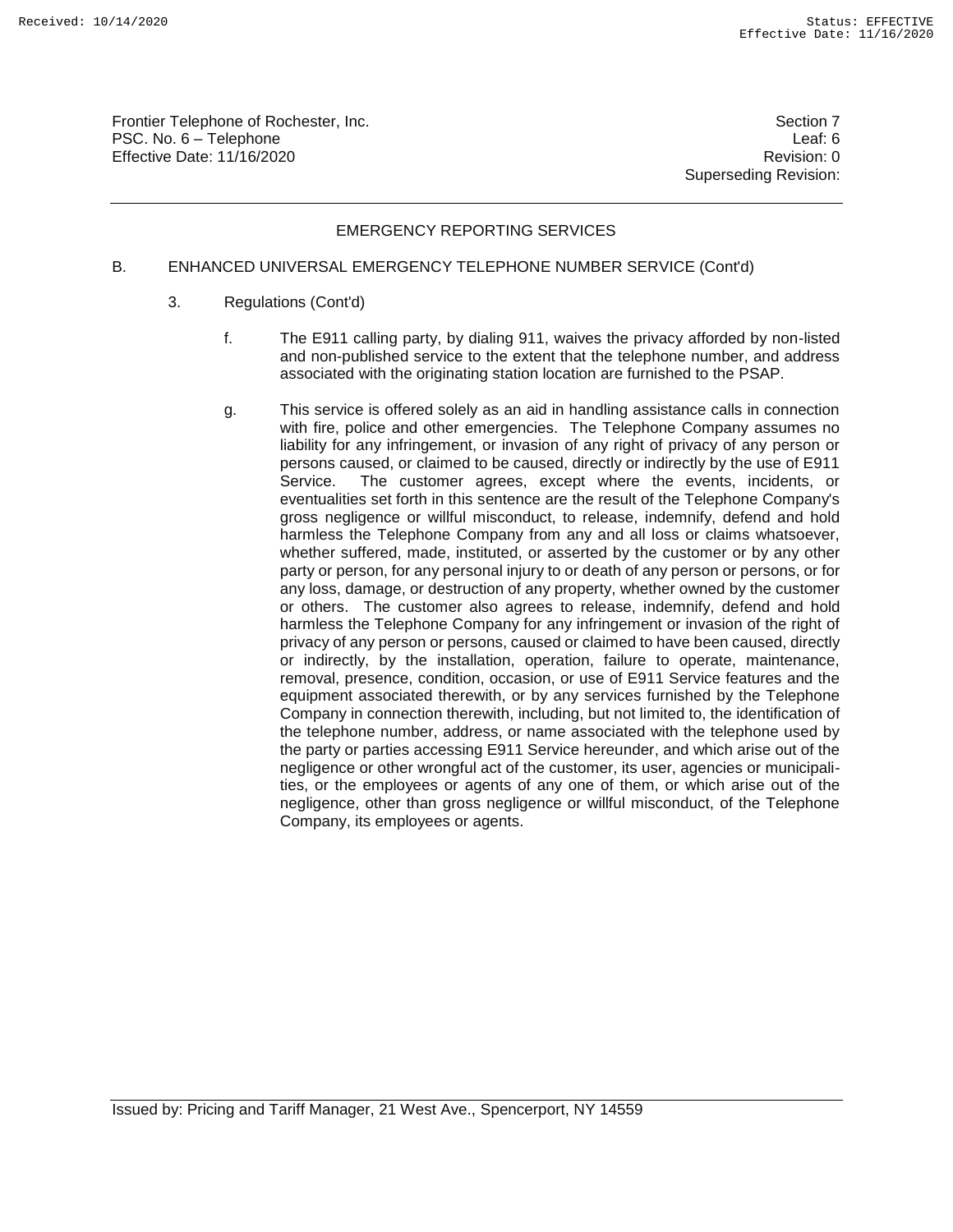Frontier Telephone of Rochester, Inc. Section 7 PSC. No. 6 – Telephone Leaf: 7 Effective Date: 11/16/2020 **Review Account 2018** Revision: 0

Superseding Revision:

## EMERGENCY REPORTING SERVICES

#### B. ENHANCED UNIVERSAL EMERGENCY TELEPHONE NUMBER SERVICE (Cont'd)

- 3. Regulations (Cont'd)
	- h. Serving boundaries of the Telephone Company and political subdivision boundaries may not coincide. In the event that the customer does not subscribe to Selective Routing, it is their obligation to make arrangements to handle all 911 calls that originate from telephones served by Central Offices in the local service areas (i.e., exchange) whether or not the calling telephone is situated on property within the geographical boundaries of the customer's public safety jurisdiction.

It is the obligation of the customer to arrange for the handling of 911 calls that originate outside the Telephone Company's serving area but within the geographical boundaries of the customer's public safety jurisdiction.

i. When the Selective Routing feature is provided, the customer is responsible for identifying appropriate locations as well as the combinations of police, fire, ambulance or any other appropriate agencies of the customer responsible for providing emergency service in the E911 serving area. An Emergency Service Number (ESN) will be provided for each unique combination by the Telephone Company. The customer will associate these ESN's with street address ranges. These ESN's will be maintained in the Data Management System to permit routing of E911 calls to the appropriate PSAP responsible for handling of calls from each telephone in the E911 serving area. The following terms define the customer's responsibility in providing this information:

> Initial and subsequent ESN assignments by street name, address range and area shall be furnished by the customer to the Telephone Company.

> After establishment of service, it is the customer's responsibility to continue to verify the accuracy of and to advise the Telephone Company of any changes as they occur in street names, establishment of new streets, changes in address numbers used on existing streets, closing and abandonment of streets, changes in police, fire, ambulance or other appropriate agencies' jurisdiction over any address, annexations and other changes in municipal and county boundaries, incorporation of new cities or any other similar matter that may affect the routing of E911 calls to the proper PSAP.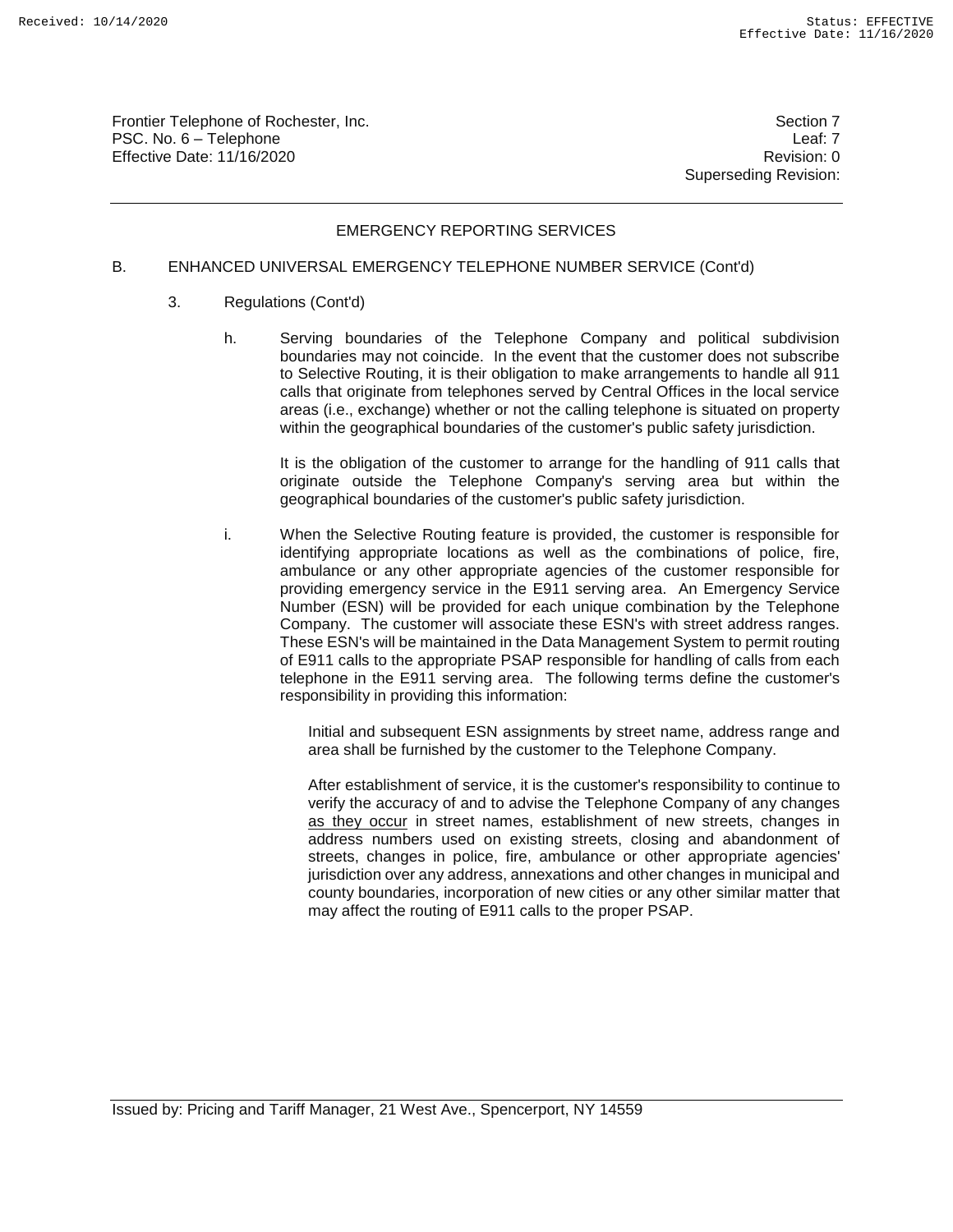Frontier Telephone of Rochester, Inc. Section 7 PSC. No. 6 – Telephone Leaf: 8 Effective Date: 11/16/2020 **Review Account 2018** Revision: 0

Superseding Revision:

# EMERGENCY REPORTING SERVICES

### B. ENHANCED UNIVERSAL EMERGENCY TELEPHONE NUMBER SERVICE (Cont'd)

- 3. Regulations (Cont'd)
	- j. Extraordinary Mileage
		- 1) Extraordinary Mileage is determined by calculating the remainder resulting from the subtraction of "b" from "a", as defined below:
			- a) The interoffice mileage, on a per trunk basis, from each end office to the nearest control office, and from the control office to the central office which serves the PSAP.
			- b) The interoffice mileage, on a per trunk basis, from each end office to the central office service the county seat and from the central office serving the county seat to the central office which serves the PSAP.
		- 2) Extraordinary Mileage applies, except where a common E911 system serves more than one county.
		- 3) The Extraordinary Mileage exclusion of the E911 tariff does not apply to Inter-LATA trunking.
- 4. Rates and Charges
	- a. General

Existing tariff rates and charges apply for: all associated exchange service, private line service including mileage charges (excluding Extraordinary Mileage) and any specific equipment that may be associated with E911 Service. Counties will be provided with two links up to the DS1 level at no charge for lines between the Control Central Office and PSAP.

Calls that are transferred over exchange facilities from a PSAP are charged at standard tariff rates applicable to station-to-station calls from the PSAP serving central office to the termination point of the transfer.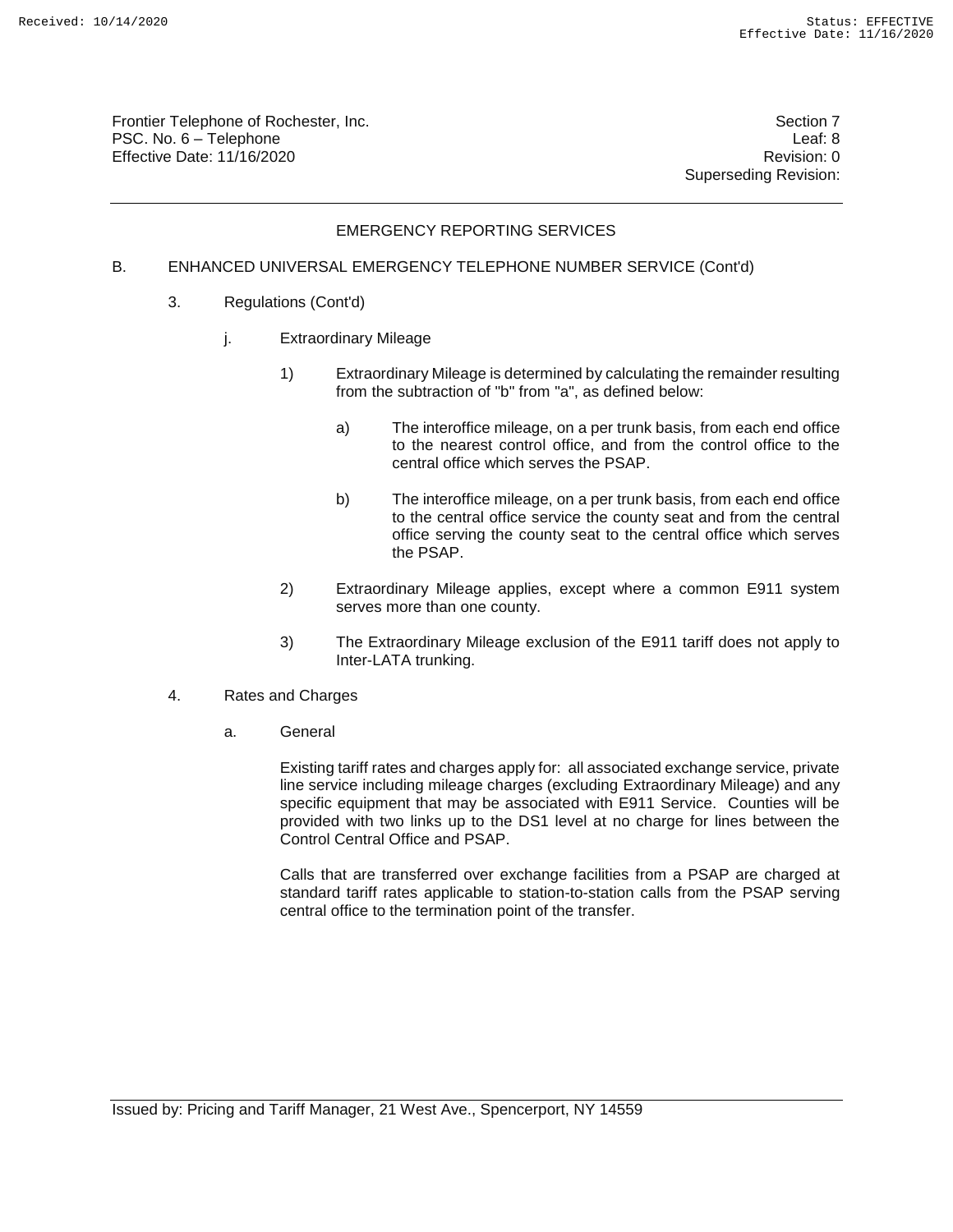Frontier Telephone of Rochester, Inc. Section 7 PSC. No. 6 – Telephone Leaf: 9 Effective Date: 11/16/2020 **Review Accounts** Effective Date: 0

Superseding Revision:

# EMERGENCY REPORTING SERVICES

### B. ENHANCED UNIVERSAL EMERGENCY TELEPHONE NUMBER SERVICE (Cont'd)

- 4. Rates and Charges (Cont'd)
	- b. Automatic Location Identification Database

Monthly Charges

Automatic Location Identification

Database per data record \$.03

- Note: Data record is based on the maximum number of a combination of customer accounts and access lines in the "E911" serving area during the most current twelve-month period at the time the service is established. This count is determined by the Telephone Company and will be adjusted annually, in a like manner thereafter, for purposes of updating customer billing.
- c. Counties served by more than one Local Exchange Carrier

In counties served by more than one Local Exchange Carrier (LEC) and having more than two PSAPs, each LEC will share in the trunking revenues collected utilizing a formula approach. The trunking charges to the county will be determined by taking the total charges for the trunking by all LECs to all PSAPs under non-E911 scenario (i.e., as if the county were a regular private line customer) and multiplying it by a fraction in which the numerator is equal to the number of PSAPs in that county minus two, and the denominator is equal to the total number of PSAPs in the county. The trunking revenues collected would then be apportioned to the LECs serving the PSAPs in that county according to the relative revenues that each of them would be receiving if the dedicated trunking were used to serve a regular private line customer.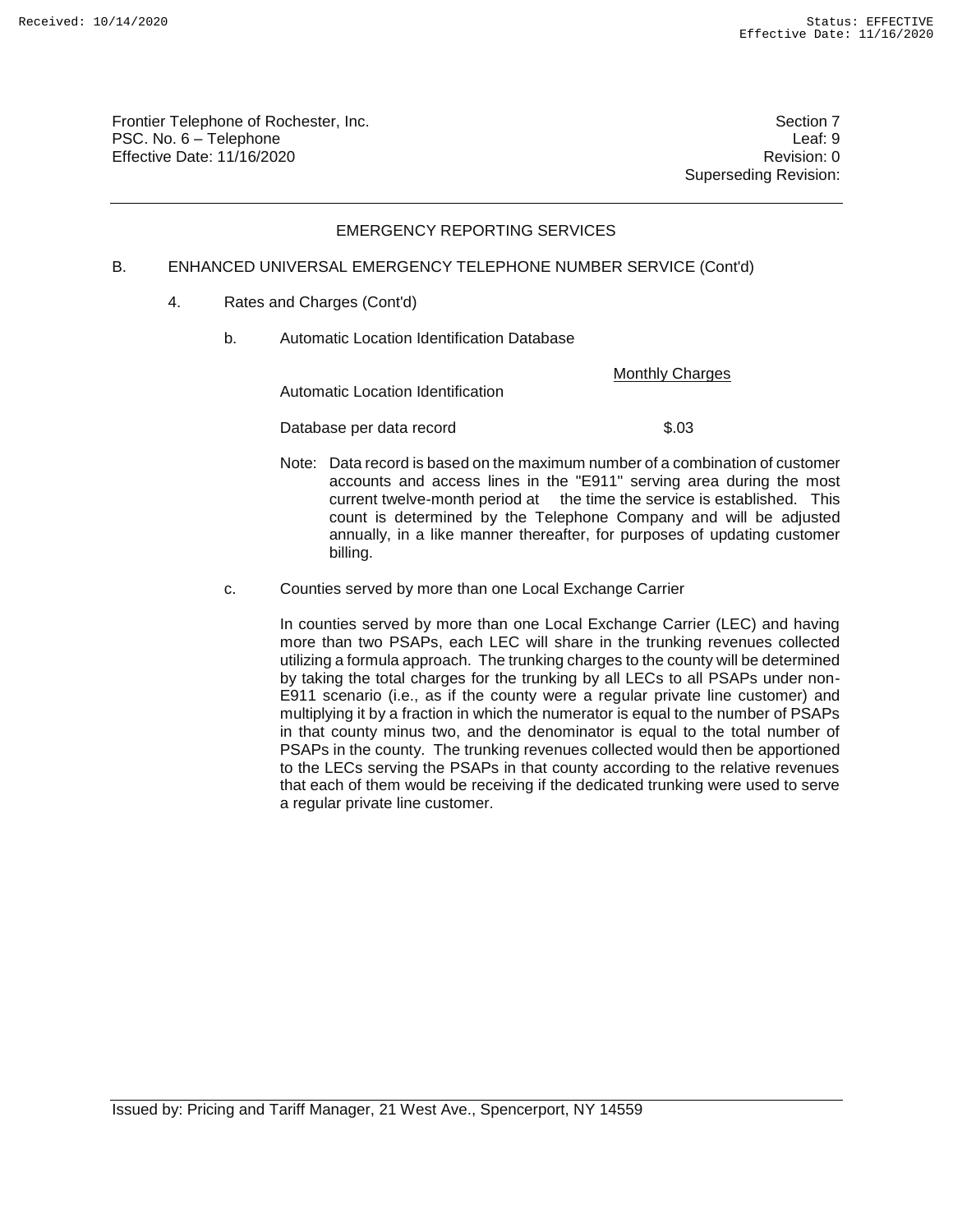Frontier Telephone of Rochester, Inc. Section 7 PSC. No. 6 – Telephone Leaf: 10 Effective Date: 11/16/2020 **Review Accounts** Effective Date: 0

Superseding Revision:

## EMERGENCY REPORTING SERVICES

# C. UNIVERSAL REVERSE EMERGENCY TELEPHONE NUMBER SERVICE

1. General

Universal Reverse Emergency Telephone Number Service is an arrangement between the Telephone Company and the PSAP to allow the PSAP to contact local residents and businesses in the event of an emergency. A download of the ALI database will give the PSAP the name and telephone numbers of all residents and businesses in a specific county so they may be contacted.

- 2. Regulations
	- a. Reverse E911 is furnished to municipalities and other government agencies ("Customers") only for the purpose of sending a broadcast message out to local residents in the event of an emergency.
	- b. The ALI information consists of the names, addresses and telephone numbers of local residents whose telephone listings are not published in directories, or listing in the Directory Assistance Offices. Such information is to be deemed confidential at all times. The information will be used in an emergency situation only. Use or transfer of this information for any other purpose may constitute a violation of Section 91 of the Public Service Law. Any violator may be subject to the penalty provisions of Section 25 of the Public Service Law.
	- c. The Telephone Company in an agreed upon timeframe will download a file of the ALI database for the specific Customer and provide to the PSAP in an agreed upon format.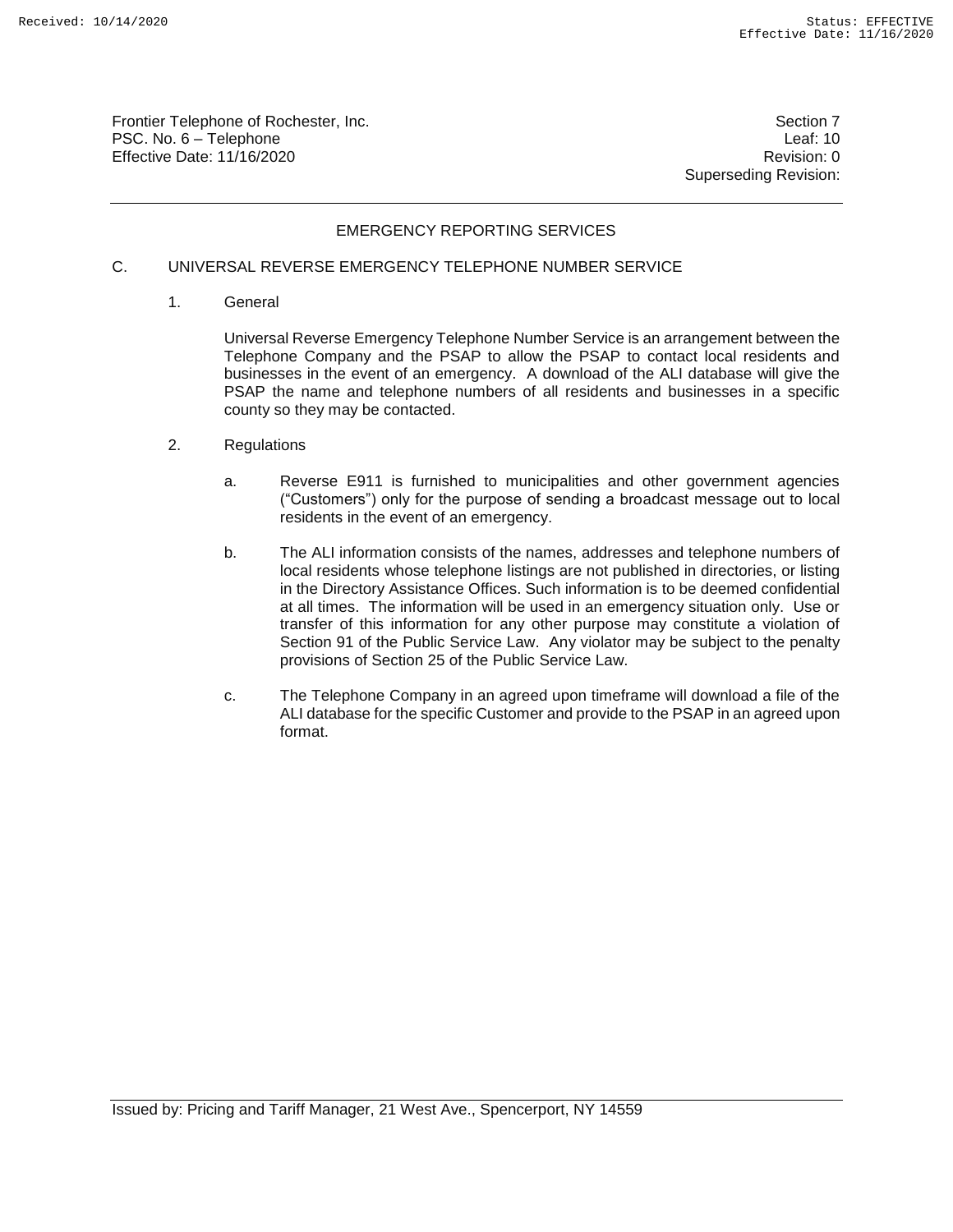Frontier Telephone of Rochester, Inc. Section 7 No. 3 and 7 No. 3 and 7 No. 3 and 7 No. 3 and 7 No. 3 and 7 No. 3 and 7 No. 3 and 7 No. 3 and 7 No. 3 and 7 No. 3 and 7 No. 3 and 7 No. 3 and 7 No. 3 and 7 No. 3 and 7 No. 3 PSC. No. 6 – Telephone Leaf: 11 Effective Date: 11/16/2020 **Review Accounts** Effective Date: 0

Superseding Revision:

# EMERGENCY REPORTING SERVICES

# C. UNIVERSAL REVERSE EMERGENCY TELEPHONE NUMBER SERVICE (Cont'd)

- 2. Regulations (Cont'd)
	- d. This service is offered solely as an aid in handling assistance calls in connection with emergencies for fire and police. The Telephone Company assumes no liability for any infringement or invasion of any right of privacy of any person or persons caused or claimed to be caused, directly or indirectly by the use of Reverse 911 Service. The Customer agrees, except where the events, incidents, or eventualities set forth in this sentence are the results of the Telephone Company's gross negligence or willful misconduct, to release, indemnify, defend and hold harmless the Telephone Company from any and all loss or claims whatsoever, whether suffered, made, instituted, or asserted by the Customer or by any other party or person, for any personal injury to or death of any person or persons, or for any loss, damage, or destruction of any property, whether owned by the Customer or others. The Customer also agrees to release, indemnify, defend and hold harmless the Telephone Company for any infringement or invasion of the right of privacy of any person or persons, caused or claimed to have been caused, directly or indirectly, by the installation, operation, failure to operate, maintenance, removal, presence, condition, occasion, or use of Reverse 911 service features and the equipment associated therewith, or by any service furnished by the Telephone Company in connection therewith, including, but not limited to, the identification of the telephone number , address, or name associated with the telephone used by the party or parties accessing Reverse 911 Service hereunder, and which arise out of the negligence or other wrongful act of the Customer, its user, agencies or municipalities, or the employees or agents of any one of them, or, which arise out of the negligence, other than gross negligence or willful misconduct, of the Telephone Company, its employees or agents.
	- e. Serving boundaries of the Telephone Company and political subdivision boundaries may not coincide. It is the obligation of the Customer to arrange for the handling of Reverse 911 calls to the local residents and businesses in the Telephone Company's serving area.
	- f. No data shall be accessed, used, imported/exported, copied, printed, distributed or released for any purposes other than as necessary to provide the outbound telephone notification service.
	- g. In addition, the customer is subject to regulations shown in B.3. of this Section preceding.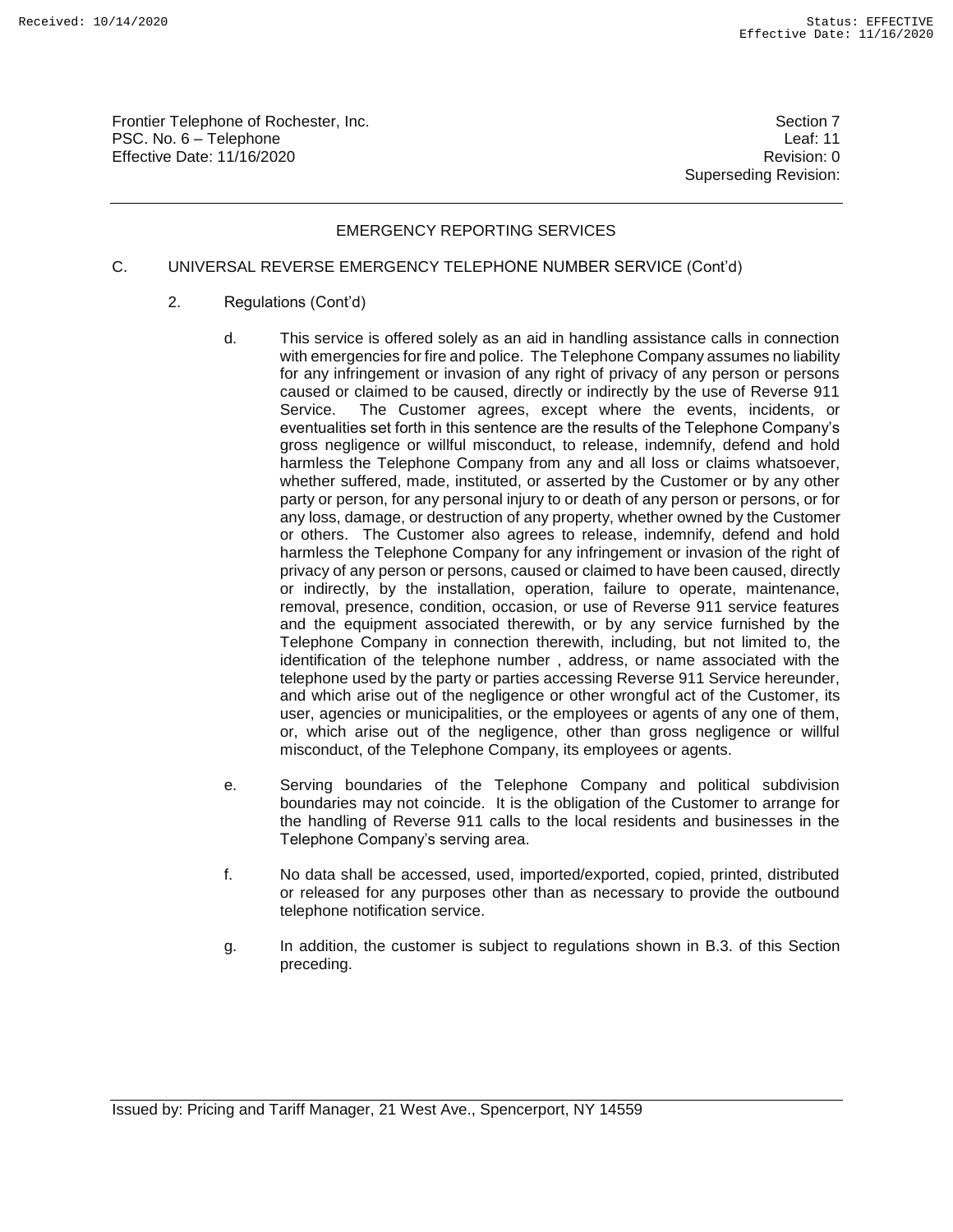Frontier Telephone of Rochester, Inc. Section 7 PSC. No. 6 – Telephone Leaf: 12 Effective Date: 11/16/2020 **Review Account 2018** Revision: 0

Superseding Revision:

## EMERGENCY REPORTING SERVICES

# C. UNIVERSAL REVERSE EMERGENCY TELEPHONE NUMBER SERVICE (Cont'd)

3. Rates and Charges

Rates for Reverse 911 will be charged on a monthly basis and determined by the number of published numbers. Non-published numbers will be provided for free.

Note: Data records is based on the maximum number of a combination of customer accounts and access lines in the "E911" serving area during the most current twelve-month period at the time the service is established. The count is determined by the Telephone Company and will be adjusted annually, in a like manner thereafter, for purposes of updating customer billing.

Rate times and the number of access lines  $$.002$ 

Reverse 911 Charges, Rates Per Line \$.002